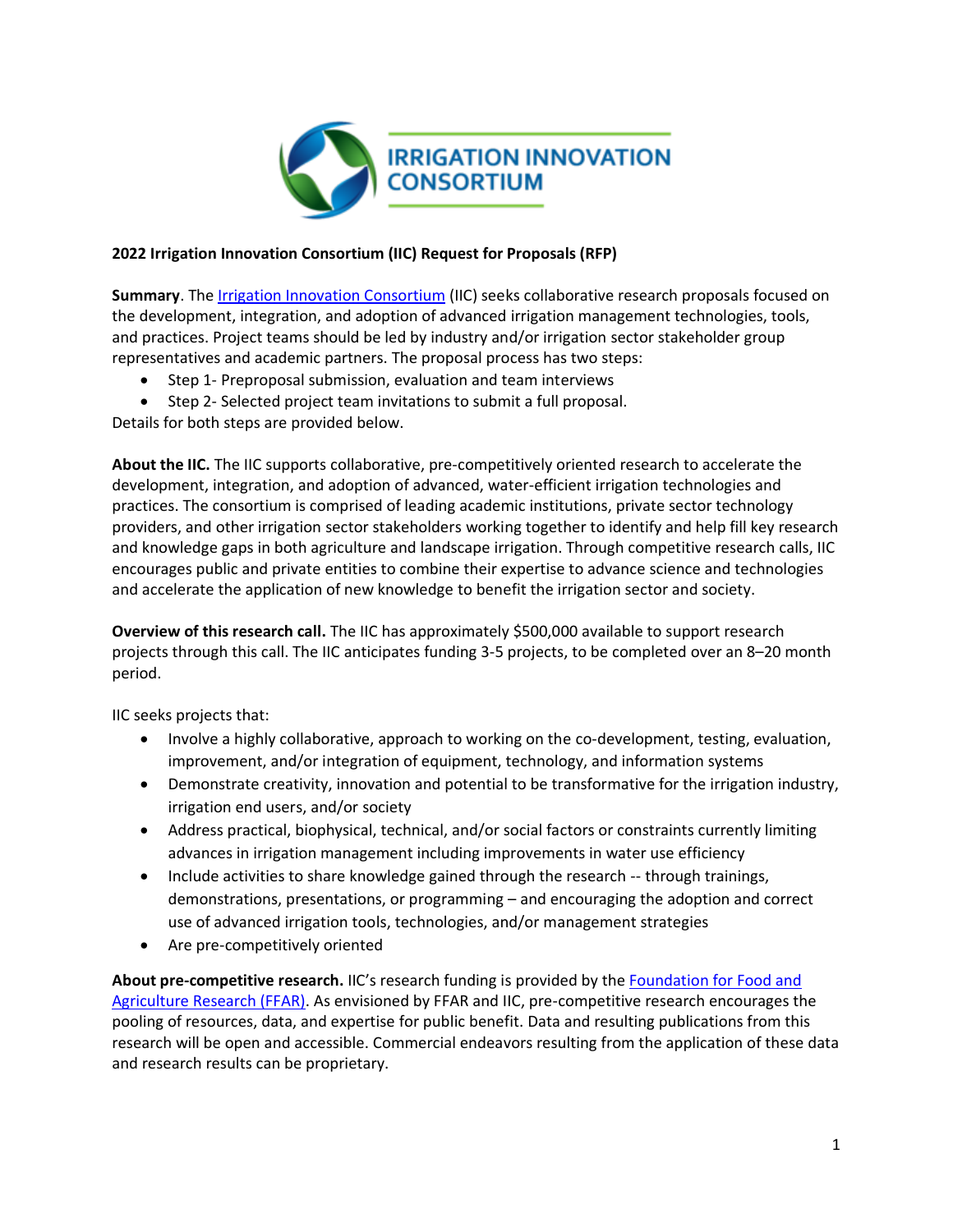**About project teams.** Key collaborators on project teams must involve one or more irrigation sector partners, whether from industry, other private entities, or other institutions such as non-profits. Project teams must also include research and/or Extension staff from one or more IIC member universities (Colorado State, Kansas State, University of Nebraska-Lincoln, Fresno State, Texas A&M). Teams can also include team members from additional universities. Teams are to designate one Principal Investigator (PI) who may be affiliated with a university, with industry, or another organization.

**Financial Policy**. A project team's PI is ultimately responsible for their IIC-funded project, matching commitment, and budget. If the budget is overspent or expenditures are improperly charged, the PI and his/her organization is responsible for providing funds to cover the unauthorized spending. Failure to provide required deliverables will disqualify PIs or team members from receiving additional project funding.

#### **Proposal requirements.** Projects must:

- 1. Have scientific merit and fill a clearly defined research gap
- 2. Have an integrated team that includes at least one industry partner and one IIC university partner
- 3. Clearly describe the anticipated value and potential impact of the project for the irrigation sector and/or society
- 4. Accelerate the application or transfer of research insights, through training, demonstration, and/or other outreach
- 5. Address one or more of the IIC's priority research themes:
	- o Evaluating and improving technologies and recommendations
	- o Improving integration of tools and strategies
	- o Data synthesis to inform decision making
	- o Clarifying water use benchmarks, targets, and protocols
	- $\circ$  Quantifying potential benefits (biophysical, practical, economic) of advanced irrigation management

**Matching requirements.** IIC funding requests, inclusive of allowable indirect costs, must be accompanied by a total non-federal match of 1.25x, where x is the amount of IIC funding requested. Project teams are responsible for identifying and providing supporting letters of match commitment (see documentation requirements for Step 2 Full Proposals below). Matching support can be comprised of cash and in-kind resources. Cash match must represent at least 50% of the IIC funding requested (0.5x). See the definition of "cash" and other IIC matching requirement guidelines in Appendix A below.

**Project selection process.** IIC will use a competitive selection process led by the IIC's Research Steering Committee (RSC). The RSC reviews proposals for their fit with required components as described above, and makes recommendations to the IIC's Executive Committee, which is responsible for selecting projects.

**Project duration.** Projects should be completed within 8 to 20 months; projects must be completed with final report submitted by December 31, 2023.

**Funding disbursement.** On behalf of the IIC, Colorado State University will establish subawards with research team institutions. Research teams will be reimbursed for project-related expenditures invoiced on a regular (monthly or quarterly) basis, depending on the rate of spending activity.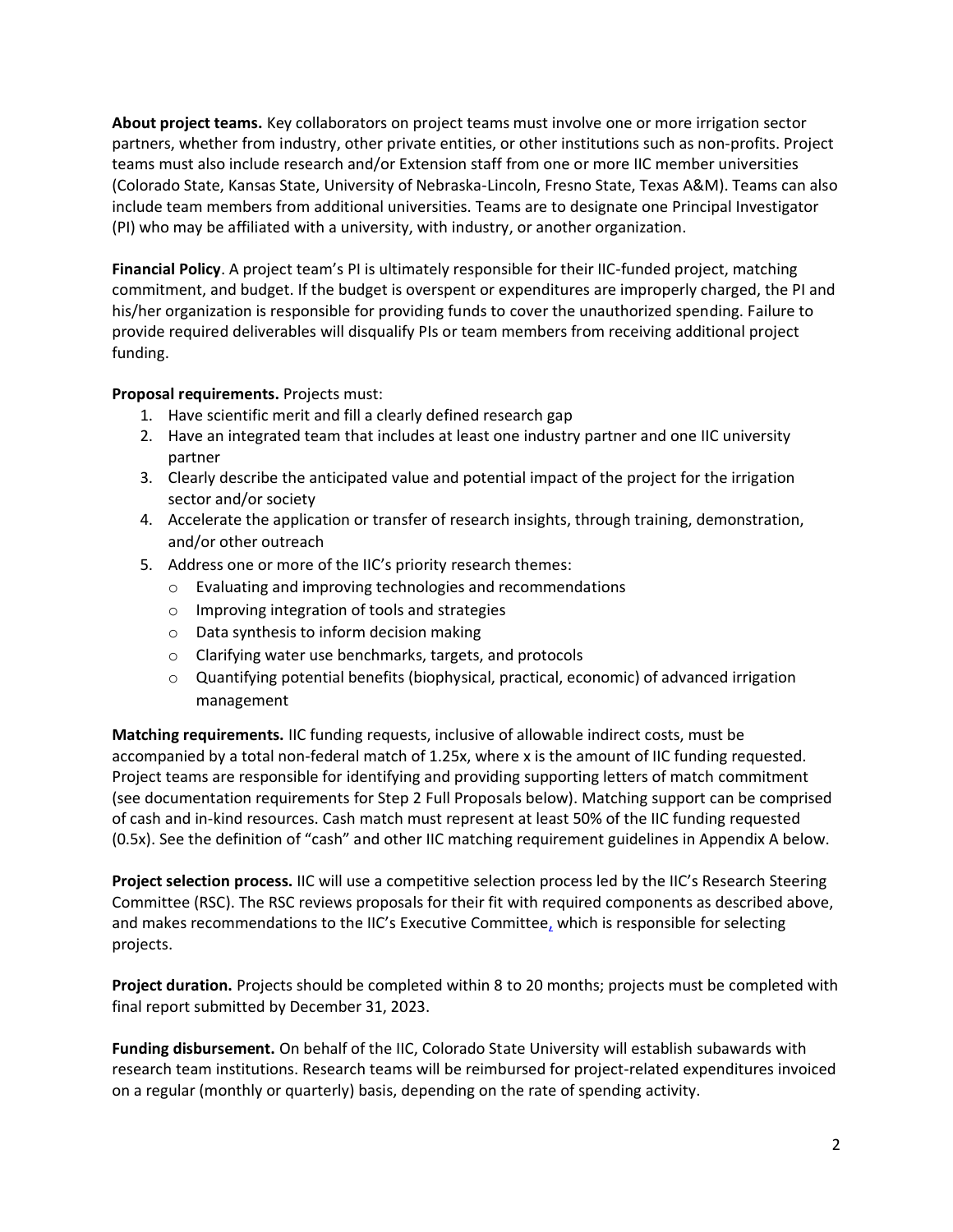**Deliverables.** Projects will be required to submit brief interim progress reports. For projects with more than one-year duration, teams must submit all requested interim reports for IIC's review and approval for project spending to continue into the second year. Teams must submit a final project report within 30 days of the project's end date. Interim and final reports will ask teams to describe main findings and accomplishments, impacts and outcomes, how knowledge was transferred or its application accelerated through trainings, demonstrations, or other kinds of outreach and engagement, publications and presentations, aspects pertaining to team collaboration and justification for any changes to a project's scope of work. PIs or teams will also provide at least one presentation, virtually or in-person, to the IIC extended community that summarizes and showcases completed project results and outcomes. As appropriate, project team members may be encouraged to support IIC's outreach goals and mission by contributing to or editing written content, serving on panels, and/or participating in recorded interviews about their IIC-supported work.

| Original<br><b>Date</b> | <b>Extended</b><br>Date | <b>Application Step</b>                                                                                                                                                         | <b>Related info</b>                                                                                                                  |
|-------------------------|-------------------------|---------------------------------------------------------------------------------------------------------------------------------------------------------------------------------|--------------------------------------------------------------------------------------------------------------------------------------|
| February<br>18, 2022    | N/A                     | Call for proposals announced                                                                                                                                                    | View or download RFP and related<br>materials at:<br>http://irrigationinnovation.org/proposa<br>$\mathsf{ls}/$                       |
| March 11,<br>2022       | March 16,<br>2022       | Deadline: Step 1 Pre-proposals<br>due                                                                                                                                           | Please follow instructions for Step 1<br>Pre-proposals carefully                                                                     |
| March 18,<br>2022       | March 30,<br>2022       | Teams notified by email on<br>whether their pre-proposal has<br>been selected for a team<br>interview or that their pre-<br>proposal will not advance<br>further for this call. |                                                                                                                                      |
| March 21-<br>31, 2022   | April 5,6, &<br>7,2022  | Interviews conducted for Step<br>1 Pre-proposals                                                                                                                                | Teams invited to interview will be<br>emailed detailed information about the<br>interview format, audience, what to<br>prepare, etc. |
| April 1,<br>2022        | Mid-April,<br>2022      | Teams notified by email on<br>whether they have been<br>invited to submit a Step 2 Full<br>Proposal or if their pre-<br>proposal will not advance<br>further for this call.     |                                                                                                                                      |
| April 15,<br>2022       | Early May,<br>2022      | Deadline: Step 2 Full Proposals<br>due                                                                                                                                          | See documentation required for Step 2<br>Full Proposal (below)                                                                       |
| April 30,<br>2022       | End of May,<br>2022     | Successful projects announced                                                                                                                                                   |                                                                                                                                      |

|  | Timeline - Updated March 9, deadlines have been extended; see below. |  |
|--|----------------------------------------------------------------------|--|
|  |                                                                      |  |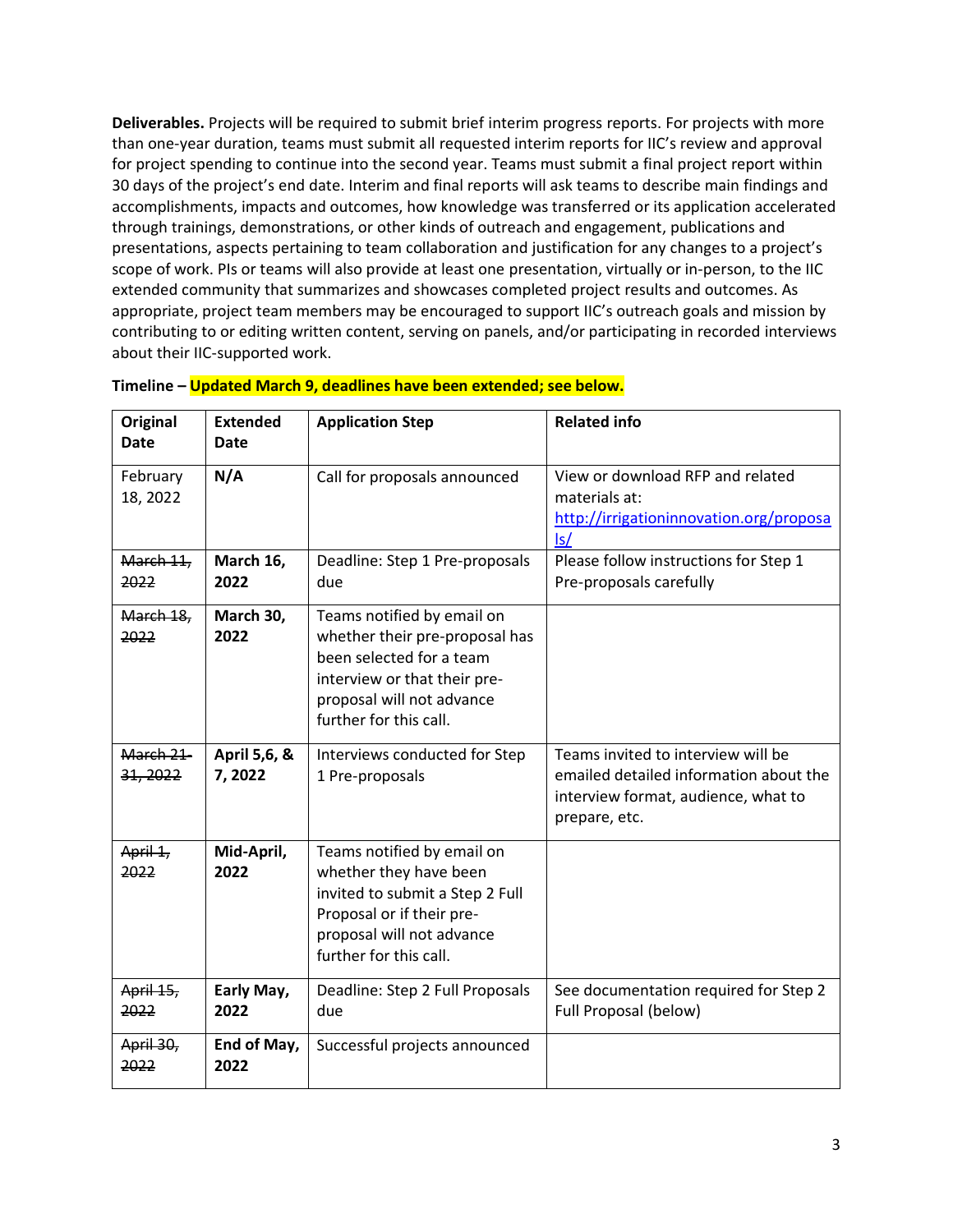| May 15, | <b>June, 2022</b> | Expected award start date |  |
|---------|-------------------|---------------------------|--|
| 2022    |                   |                           |  |

## **Instructions for Step 1 Pre-proposal (IIC's 2022 RFP)**

## **Due date: March 16, 2022 at midnight Mountain Time.**

**How to submit:** Please email your Step 1 Pre-proposal to IIC Executive Director Timothy Martin [\(timothy.martin@colostate.edu\),](mailto:timothy.martin@colostate.edu)) copying IIC Project Manager Amy Kremen [\(amy.kremen@colostate.edu\).](mailto:amy.kremen@colostate.edu))

#### **Formatting guidelines**

- Font size must be at least 12 point
- Margins must be at least one inch in all directions
- Line spacing must not exceed six lines of text per vertical inch
- Page size must be letter (i.e., 8.5 inches × 11 inches)

#### **Pre-proposals should provide the following information (maximum four pages):**

#### **A. Short, descriptive title**

- B. **Project team.** Principal investigator (PI), co-investigators, and other key team members: name, title, institution/organization and department, email, and phone number
- C. **Priority research theme(s).** Identify and briefly describe which of the following the proposed project addresses:
	- Evaluating and improving technologies and recommendations
	- Improving integration of tools and strategies
	- Data synthesis to inform decision making
	- Clarifying water use benchmarks, targets, and protocols
	- Quantifying potential benefits (biophysical, practical, economic) of advanced irrigation management

#### **D. Project description**

- 1. Project goal(s): What is the major knowledge or research gap being addressed? How will the proposed project bring or generate value for specific irrigation sector groups or the sector at large? Be clear about how project results might potentially result in other beneficial impacts and outcomes for irrigation sector stakeholders, and/or society.
- 2. Project objectives: Be specific and concise, using bullets
- 3. Anticipated project duration (in months) based on an anticipated start date of June, 2022
- 4. Project approach. Clearly describe:
	- a. The innovative, creative, and precompetitive nature of the proposed research
	- b. Your team's research plan and methods, noting how this work will be conducted over the anticipated project duration and describing how collaboration and communication among team members will be ensured
	- c. Outreach, educational, or other knowledge sharing and/or technology transfer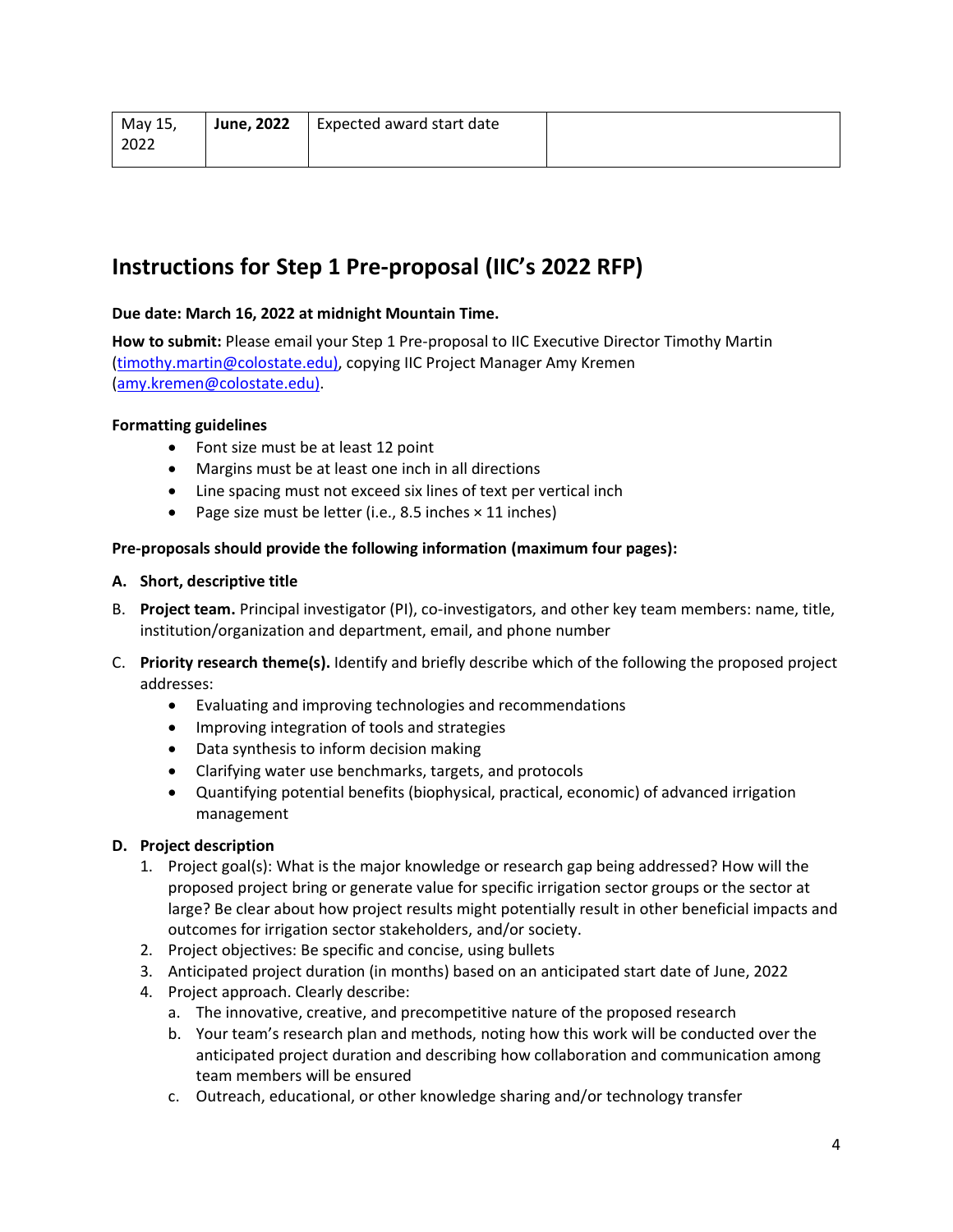component(s) of the proposed project

- **E. Budget (presented as a simple list, this doesn't have to be a formal budget)**
	- 1. Anticipated requested IIC funding amount (\$)
	- 2. Anticipated total match (minimum 1.25 x IIC requested funding, above)
		- a. Cash match amount, description, and anticipated source(s)
		- b. In-kind match \$ value, description and anticipated source(s)
		- c. Per FFAR & IIC policy, Indirect costs are allowed up to 11.11% of the total project funds requested.

# **Instructions for Step 2 Full Proposals (IIC 2022 RFP)**

Working with each of their project's institutional partners that expect to receive IIC funds, project PIs will submit the following documentation to IIC:

- Final project description, approach, and methods
- A budget using an Excel budget template (to be provided by IIC)
- Budget justification as a .pdf or Word document
- A scope of work as a .pdf or Word document that describes the anticipated activities of each institutional partner/team member
- CVs or bios for PIs and co-PIs
- Signed letter(s) of support from any industry partner(s)
- Donor letter(s) that clearly describe(s) the amount and kind (cash or in-kind) of matching support committed to this project
- Signed certification of matching funds form (to be provided by IIC)
- Signed public reporting acknowledgment form (to be provided by IIC)

**Questions?** For additional details interested applicants can contact IIC Executive Director [Timothy.Martin@colostate.edu,](mailto:Timothy.Martin@colostate.edu) IIC PI [Allan.Andales@colostate.edu,](about:blank) or IIC Project Manager [Amy.Kremen@colostate.edu.](mailto:Amy.Kremen@colostate.edu)